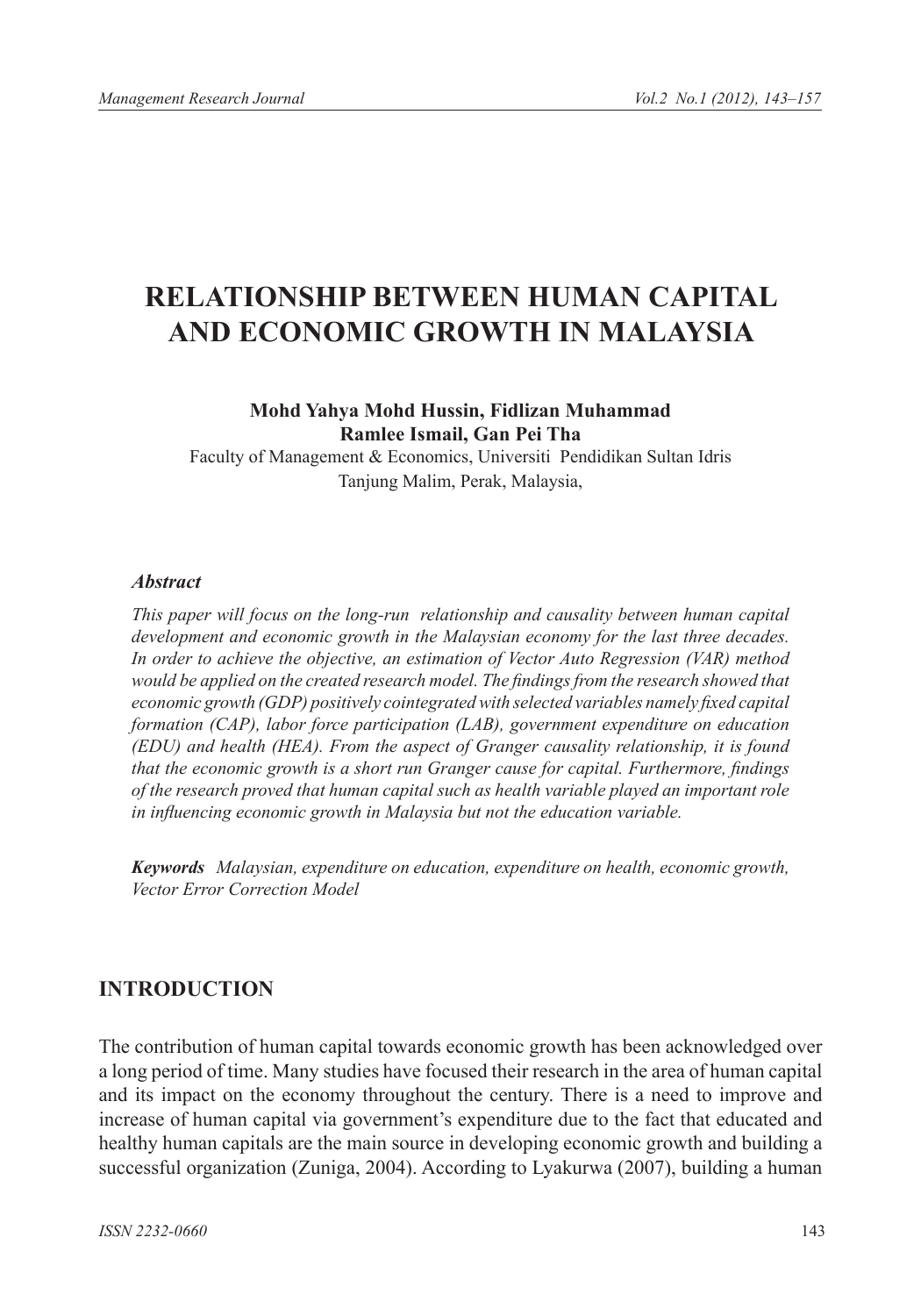capital possesses traits that are able to generate various ideas and human choices as well as developing health rate through knowledge and skills. This in turn will improve growth rates through the increase in productivity.

Malaysian government has emphasized greatly in building a quality human capital. The Malaysian government's expenditure in the education and health sector has increased tremendously every year. This can be seen from Malaysia's annual budget allocation. For example, there has been a significant amount of budget for the education sector and the amount is increased for each budget session. Graph 1 shows Malaysia's budget allocation for the educational sector between 1970 and 2010. What can be learnt is that, from 1989 there has been a consistent increase for Malaysia's educational budget allocations. Despite the financial turmoil that badly affected the Malaysian economy and had devaluated Malaysia currency in 1998, the government's allocation for the educational sector has never been reduced.

Graph 2 shows the management and development government expenditure on health from the year 1970 to 2010. The total government expenditure on health has been increased due to the awareness from the government that good quality human capital will contribute to national economic growth. Arthur and Sheffrin (2005), for example, concluded that human capital theory which consisted of education and health elements provided an important role for long run economic growth. Their findings showed that education and training, health and higher levels of health are the catalyst for economic growth.



**Figure 1** Malaysian Government Expenditure for Educational Sector as Its Total Management and Development Expenses, 1970 – 2010 Source: Malaysian Economic Report, Various years.

Many studies have also been carried out on the relationship between human capital and economic growth. Human capital and its impact on the economy, such as that of Malaysia's, have also been left unexplored due to their small sizes and geographic locations. In this paper, we examined the long run relationship and causality between human capital development and economic growth in the Malaysian economy for the last three decades from 1970 to 2010 using Vector Auto Regression (VAR) model.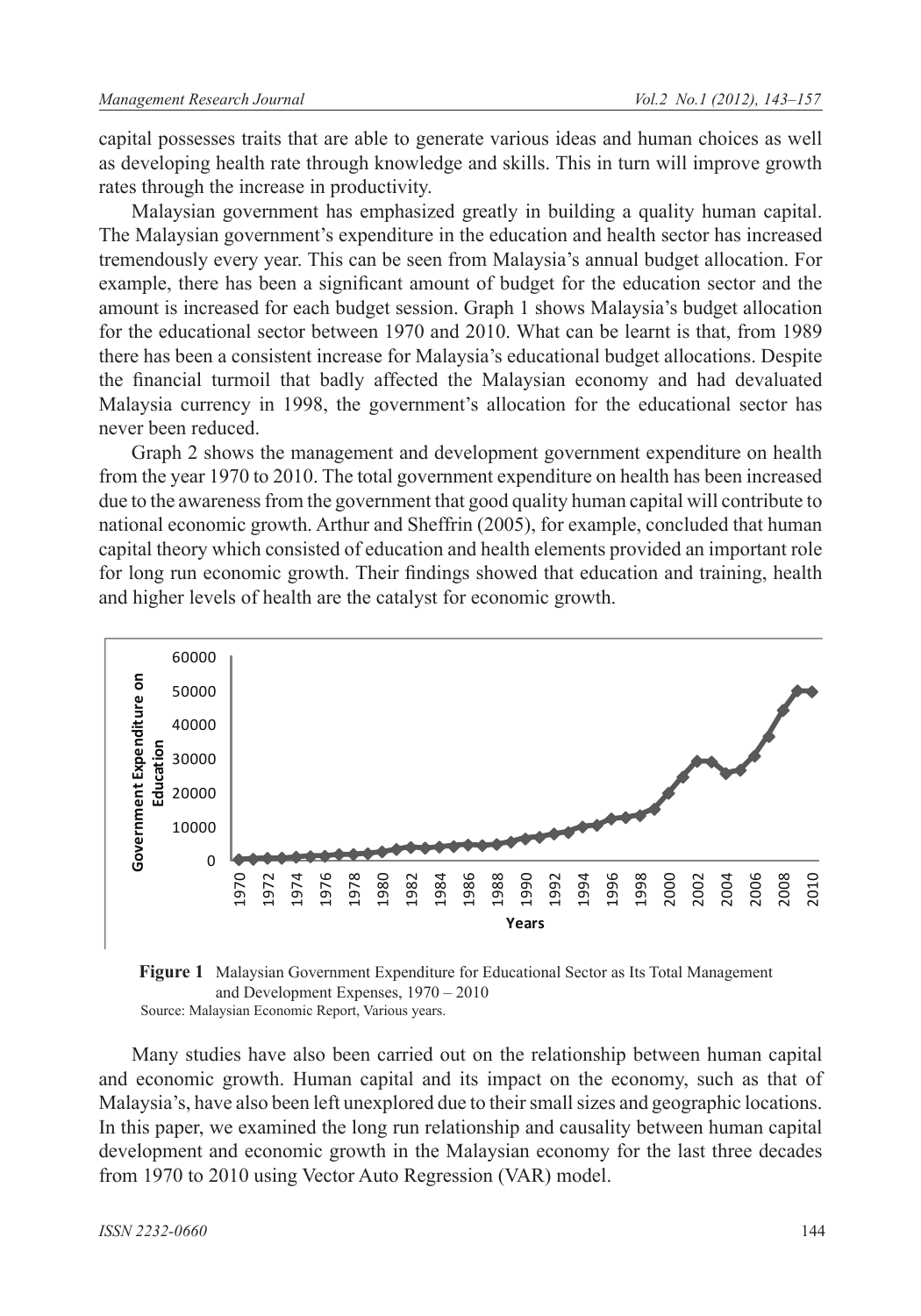

**Figure 2** Malaysian Government Expenditure for Health Sector as Its Total Management and Development Expenses, 1970 – 2011

Source: Malaysian Economic Report, Various years.

### **LITERATURE REVIEW**

There have been numerous cross-country studies which extensively explored the relationship between the attainment of education and the overall output in the economy. However, these macro studies continued to produce inconsistent and controversial results (Pritchett 1996). For example, Permani (2009) in his study on development strategy in East Asia, concluded that this region gave greater emphasis to education. His study found that there is positive relationship between education and economic growth in East Asia. In the meantime, there is bidirectional causality between education and economic growth. Pradhan (2009) supported this finding and proved that education has high economic value and must be regarded as a national capital. In the context of India, he suggested that this capital must be invested and capitalized besides the physical capital which in turn will contribute to the country's economic growth.

Afzal et al. (2010) acknowledged that education has positive long-run and short-run relationships on economic growth in Pakistan. This is in line with findings from Lin (2003), and Tamang (2011) on their studies in Taiwan and India respectively. In addition Baldacci et al., (2004)'s documentation on 120 developing countries from 1975 – 2000 found that there are positive relationships in the long-run between educational expenses and economic growth.

In the meantime, Becker (1964) argued that a man would definitely invest in education as it will give him a promising return in the future. He assumed that, this rational decision will lead the individual to assure that the investment in education is efficient in terms of the cost, profits and opportunities cost that the person incurred while pursuing his education. A study by Lin (2004) on Taiwanese economy concluded that higher education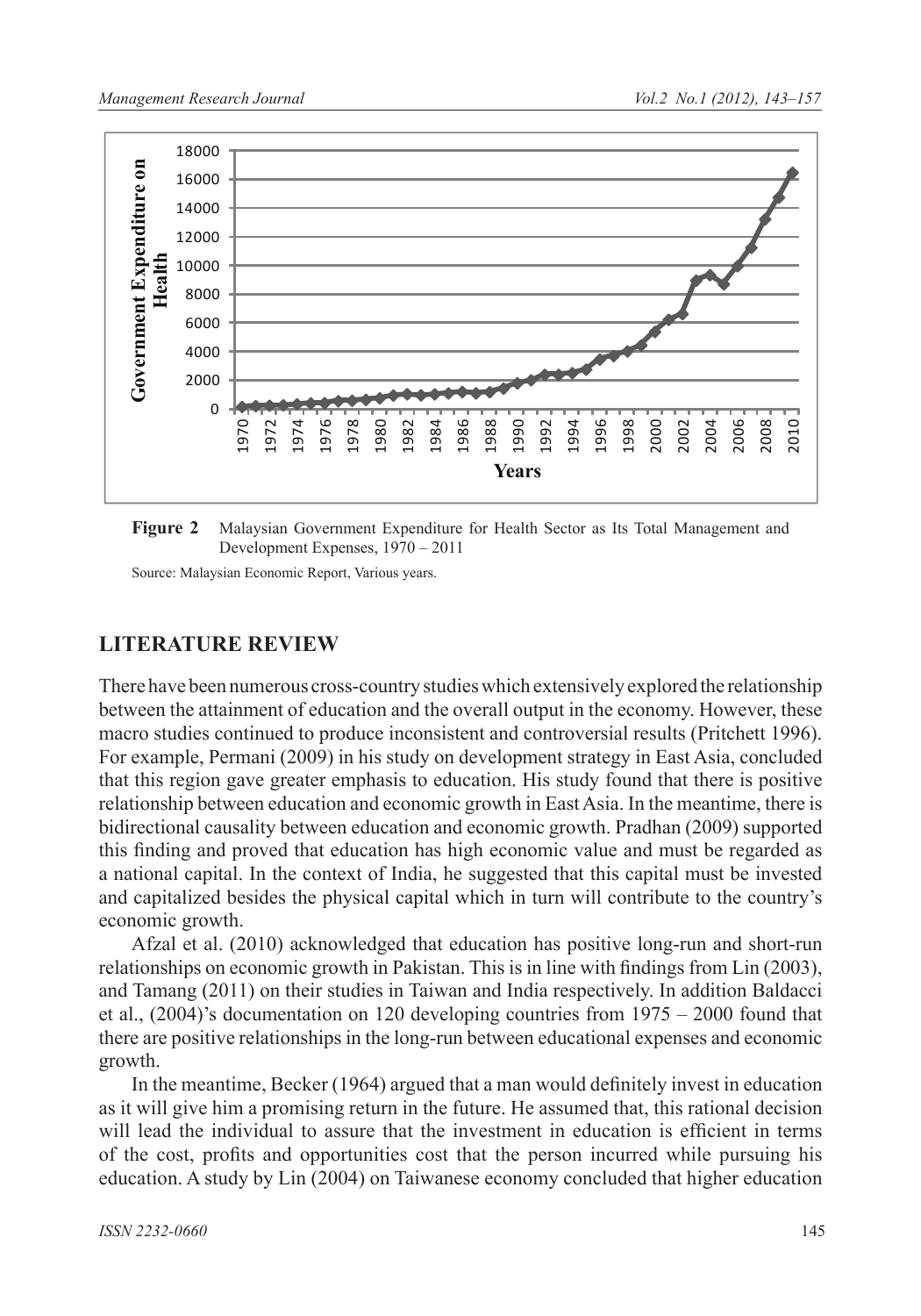has positive and significant impact on the country's economic growth. The author than compared the finding between disciplines and found that engineering and natural science played a vital role.

Empirical studies on Uganda economy by Musila and Belassi (2004) showed that an increase of 1% average in educational expenses for each labour will lead into 0.04% rise in national short-run production and 0.6% rise in long run production. Nevertheless, finding by Kakar et al., (2011) on their study in Pakistan concluded that there is no significant relationship between education and short-run economic growth but the educational development has impact in the country's long run economic growth. These findings demonstrated that government expenditure on education sectors does not only have a positive impact on a country's economic growth in a short run but in long run as well.

By using the same approach in evaluating the impact of education on economic growth, a study on 55 developing countries carried out by Otani and Villanueva (1993) from 1970 to 1985 found that educational program and human capital investment such as vocational training and health training would increase a country's output and per capita income. Consequently, the countries would achieve high level of economic performances. The research demonstrated that human capital development contributes an annual average of 1% increase in developing countries' growth rate. This finding was supported by Trostel et. al., (2002) which found that achievement in human capital development that comprises two important elements, namely education and training, positively correlated with national income and productivity. According to the author, the finding is consistent in all countries regardless of their stages in development.

Beside the contribution of education on national economic growth, it also plays significant in reducing income inequality, research done by Phillipe et. al., (2011), Kakar et. al., (2011) concluded that educational achievement and successfulness as well as human capital development would positively reduce income inequality. In general, there is a consensus among the researchers that education influenced economic growth by reducing poverty incidence, social imbalances as well as income equality. Moreover, it gives a positive impact to the poor and needy to improve their live. In this regards, Jung and Thorbecke (2003) suggested that education is a main instrument to alleviating poverty. It is argued that poverty alleviation can be achieved by giving education to the poor so that more job opportunities will be created, thus more income to the individual and a country. Yogish (2006) has also found that education is a promising investment to a country by producing skilled and high skilled labour force. This skilled and high skilled labour would definitely accelerate country's economic development and in consequence improve quality of life.

Wheeler (1980) agreed that apart from education and food, the elements of health is also becoming a contributing factor to economic growth. Recent study by Stephen and Olurani (2011) in Nigeria shows that there is a positive relationship between economic growth and education and health elements. According to Bakare and Olubokun (2011), maintaining a good health has become one's needs. The different between developed countries and less developed countries growth rate is partly explained by the health factor (WHO, 2005). Schultz (2005), for instance, argued that a lower source of health investment in less developed countries contributed to a slower economic growth relatively. On the other hand, a higher portion of expenditure on health sector in developed countries is due to their believed that this sector has importance role in development and economic activities.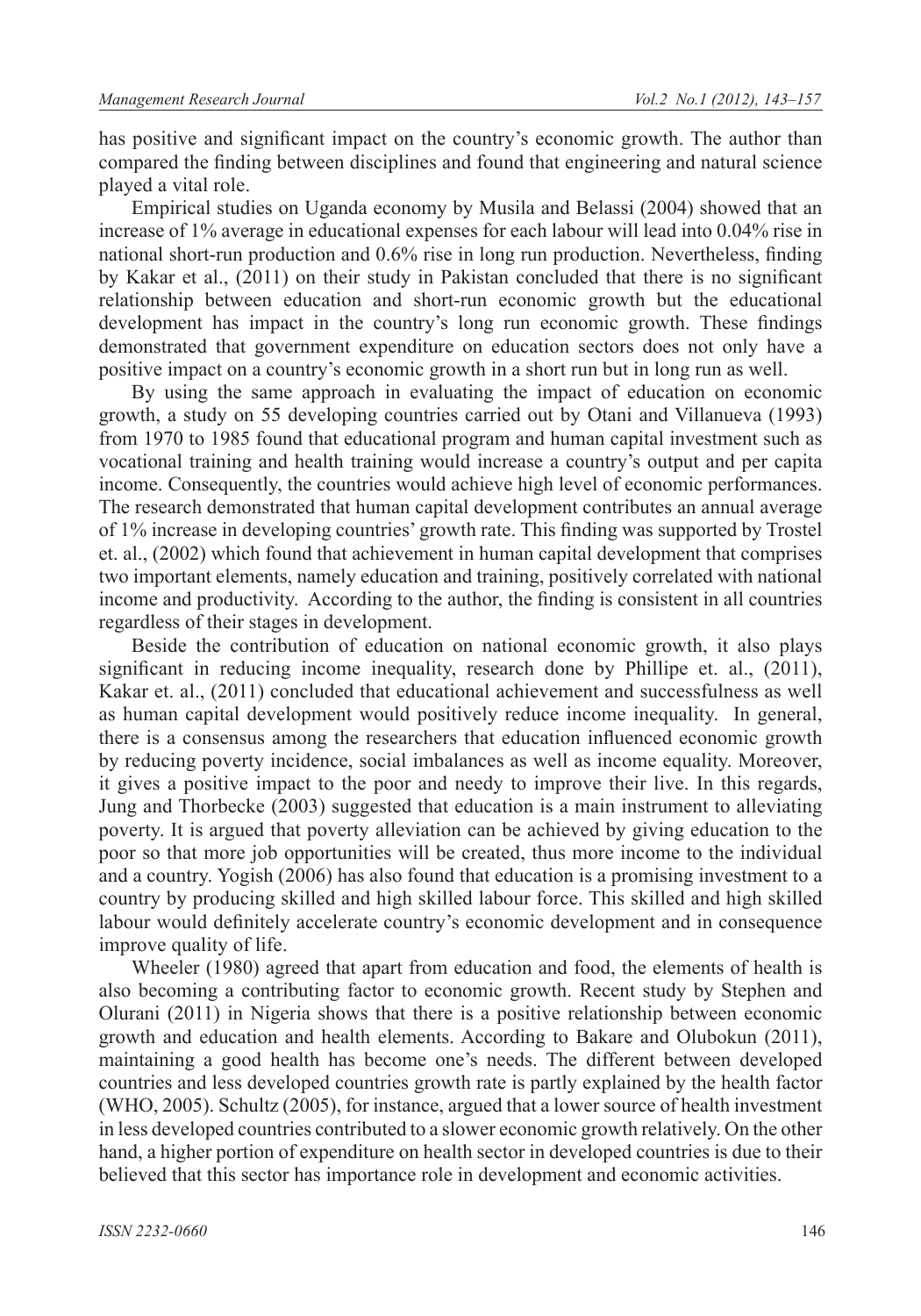There is a complex relationship between health and economic growth. Many studies show a positive relationship between a level of health and income, occupation and social class at a micro level. A higher level of health will increase economics growth in long run. Duggal (2007) agreed with the need of health expenditure to develop a higher quality of human capital. In a long-run, it will contribute a positive impact on economics. This idea was supported by the work of Arthur and Sheffrin (2005). The result revealed that apart from education health is one of the important factor contribute to economic development.

A good standard of health among the society at large will create a healthy nation worldwide. It promotes healthy lifestyle and increase in work productivity (Baldacci, 2004). Individual with a good health has the capacity to absorb knowledge faster, efficient, and become more productive due to excessive of energy released physically and mentally (Bloom & Canning, 2000). These evidence supported by Eberstadt and Groth (2007), in their study. Their findings implicated that an additional year of life will contribute to GDP per capita by 4% to 7%.

Furthermore, long life expectancy will create an incentive for a longer investment and saving (Weil, 2007). Empirical evidence provided by Jamison (2003) shows that 11% of economic growth of certain countries is predicted by a good health. This study also revealed that investment in physical capital, education and health is a major factor to generate economic growth.

In spite of the positive finding on the effect of education and economic performances, several studies conversely demonstrated a different finding. De Meulmeester and Rochet (1995), for example concluded that the relationship between education and economics growth are not always positive. Some has also argued that education is simply an application and it is not meant to improve economy.

According to Blaug (1970) and Sheehan (1971), investment in education is just merely consumption. This is due to the fact that investment in acquiring knowledge or skills is for the individual interests only and does not contribute into the economic growth. To support this argument, empirical study by Devarajan et. al., (1996) on 43 developing countries showed that excessive government expenditure in education negatively correlated with the countries' economic growth. Moreover, Blis and Klenow (2000) argued that it was too weak to conclude that the education or school achievement significantly contributed the economic growth. This finding is based on their study among the 52 countries between 1960 and 1990.

In conclusion, based on the previous discussion, the affect of education and health on economic growth are arguable. Some might said it has positive effect and vice versa, despite the general believe that individual educational achievement will lead to job opportunities and job creations and at the same time improve people's life. Therefore, in this study, we seek to investigate long run relationship and causal relations between expenditure in education and health (human capital) with Malaysian economic growth.

# **Variable Descriptions**

A total of five variables had been used in the analysis. The definitions of each variable and time-series transformation are described in Table 1 and Table 2.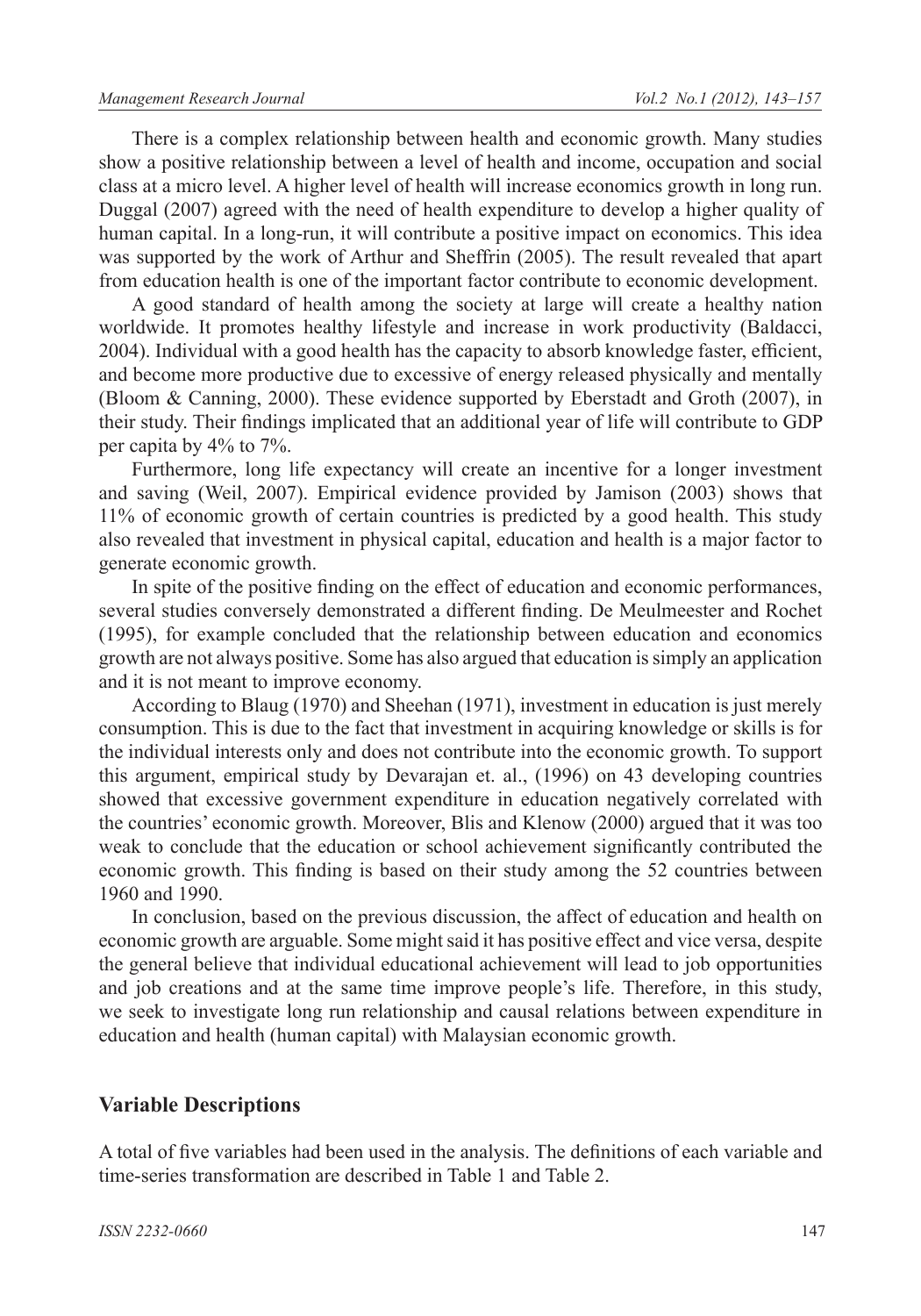| N <sub>0</sub> | Variable                                        | Description                                                             | Duration                                 | Source                                |
|----------------|-------------------------------------------------|-------------------------------------------------------------------------|------------------------------------------|---------------------------------------|
| 1              | Real Gross<br>Domestic Product<br>(GDP)         | GDP used as the<br>proxy for economic<br>growth in Malaysia             | Annually data from<br>year 1970 to 2010. | Department of<br>Statistics, Malaysia |
| $\mathfrak{D}$ | Government<br>Expenditure on<br>Education (EDU) | EDU used as the<br>proxy for human<br>capital in Malaysia               | Annually data from<br>year 1970 to 2010. | Department of<br>Statistics, Malaysia |
| 3              | Government<br>Expenditure on<br>Health (HEA)    | HEA used as the<br>proxy for human<br>capital in Malaysia               | Annually data from<br>year 1970 to 2010. | Department of<br>Statistics, Malaysia |
| $\overline{4}$ | Gross Fixed Capital<br>Formation (CAP)          | CAP used as the<br>proxy for the net<br>investment in an<br>economy.    | Annually data from<br>year 1970 to 2010. | Department of<br>Statistics, Malaysia |
| 5              | Labour (LAB)                                    | LAB used as the<br>proxy for the labour<br>participation in<br>Malaysia | Annually data from<br>year 1970 to 2010. | Department of<br>Statistics, Malaysia |

### **Table 1** Definitions of Variables

|  | <b>Table 2</b> Time-Series Transformations |  |  |
|--|--------------------------------------------|--|--|
|--|--------------------------------------------|--|--|

| N <sub>0</sub> | Time Series Data Transformation Variable                                                            | Description                                       |
|----------------|-----------------------------------------------------------------------------------------------------|---------------------------------------------------|
| 1              | $\Delta \text{LNGDP} = \text{Log} \left  \frac{\text{GDP}_{(i)}}{\text{GDP}_{(i-1)}} \right $       | Growth of Real GDP                                |
| $\overline{2}$ | $\Delta$ <i>LNEDU</i> = $Log \left[ \frac{EDU_{_{(t)}}}{EDU_{_{(t-1)}}} \right]$                    | Growth of Government Expenditure on<br>Education. |
| 3              | $\Delta \text{LNHEA} = \text{Log} \left[ \frac{\text{HEA}_{(t)}}{\text{HEA}_{(t-1)}} \right]$       | Growth of Government Expenditure on<br>Education. |
| $\overline{4}$ | $\Delta \text{LNCAP} = \text{Log} \left[ \frac{\text{CAP}_{_{(i)}}}{\text{CAP}_{_{(i-1)}}} \right]$ | Growth of Fixed Capital Asset.                    |
| 5              | $\Delta \text{LNLAB} = \text{Log} \left  \frac{\text{LAB}_{(i)}}{\text{LAB}_{(i-1)}} \right $       | Growth of Labour Participation.                   |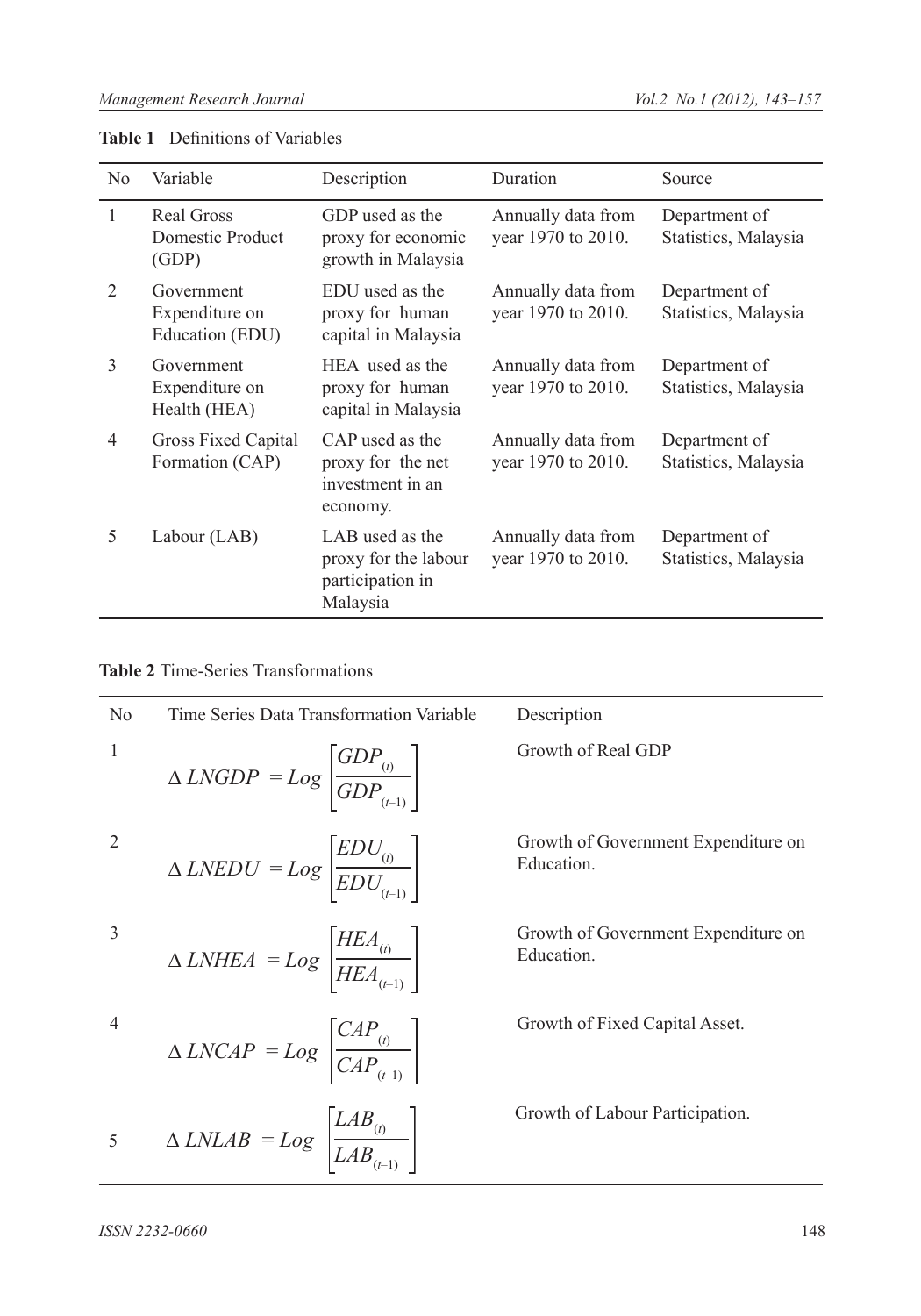### **Theoretical Model**

The model used in this paper is based on the aggregate production function.

$$
Y = A.K^{\alpha}. L^{\beta}. HC^{\gamma} ... (1)
$$

Y is output "A" is technological progress, "K" is capital stock, "L" is labour force, and "HC" is used for Human capital. Human capital can be replaced with "E and H" where "E" is government expenditure on education and "H" is government expenditure on health . We can replace "HC" with "E" and "H", and rewrite the equation as,

$$
Y = A.K^{\alpha}. L^{\beta}. E^{\gamma}. H^{\delta} \dots (2)
$$

Equation (2) given above, is used to develop the econometric model to determine the impact of education expenditure on economic growth. In accordance to statistical economics and economics characteristics, an appropriate model to explain equation (2) is through following non-linear model:

$$
Y_t = A CAP_{t}^{\alpha} LAB_{t}^{\beta} EDU_{t}^{\gamma} HEA_{t}^{\delta}
$$
 (3)

Where:

Y= Output (Real Gross Domestic Product)  $CAP = Fixed Capital Formation$ LAB = Labour Force Participation EDU= Government Expenditure on Education HEA= Government Expenditure on Health  $t =$ Times

Since this equation is a non linear model, parameter values for A,  $\alpha$ ,  $\beta$  and  $\gamma$  are not be able to be directly estimated. Therefore, it is suggested to amend the production function into log-linear model as follows:

Ln GDP<sub>t</sub> = ln A + 
$$
\alpha
$$
 ln CAP<sub>t</sub> +  $\beta$  ln LAB<sub>t</sub> +  $\gamma$  ln EDU<sub>t</sub> +  $\delta$  ln HEA +  $e_t$  (4)

Based on the VAR regression method, the above-mentioned model has four variables and can be written as:

$$
\begin{bmatrix}\nGDP_t \\
EDU_t \\
CAP_t \\
LAB_t \\
HEA_t\n\end{bmatrix} = \begin{bmatrix}\nA_1 \\
A_2 \\
A_3 \\
A_4 \\
A_5\n\end{bmatrix} + R(L) \begin{bmatrix}\nGDP_{t-1} \\
EDU_{t-1} \\
CAP_{t-1} \\
LAB_{t-1} \\
HEA_{t-1}\n\end{bmatrix} + \begin{bmatrix}\neq_1 \\
e\neq_2 \\
et_3 \\
et_4 \\
et_5\n\end{bmatrix}
$$
\n(5)

Where R is 5 x 5 matrix polynomial parameter estimators, (L) is lag length operators, A is an intercept and etc is Gaussian error vector with mean zero and  $\Omega$  is a Varian matrix.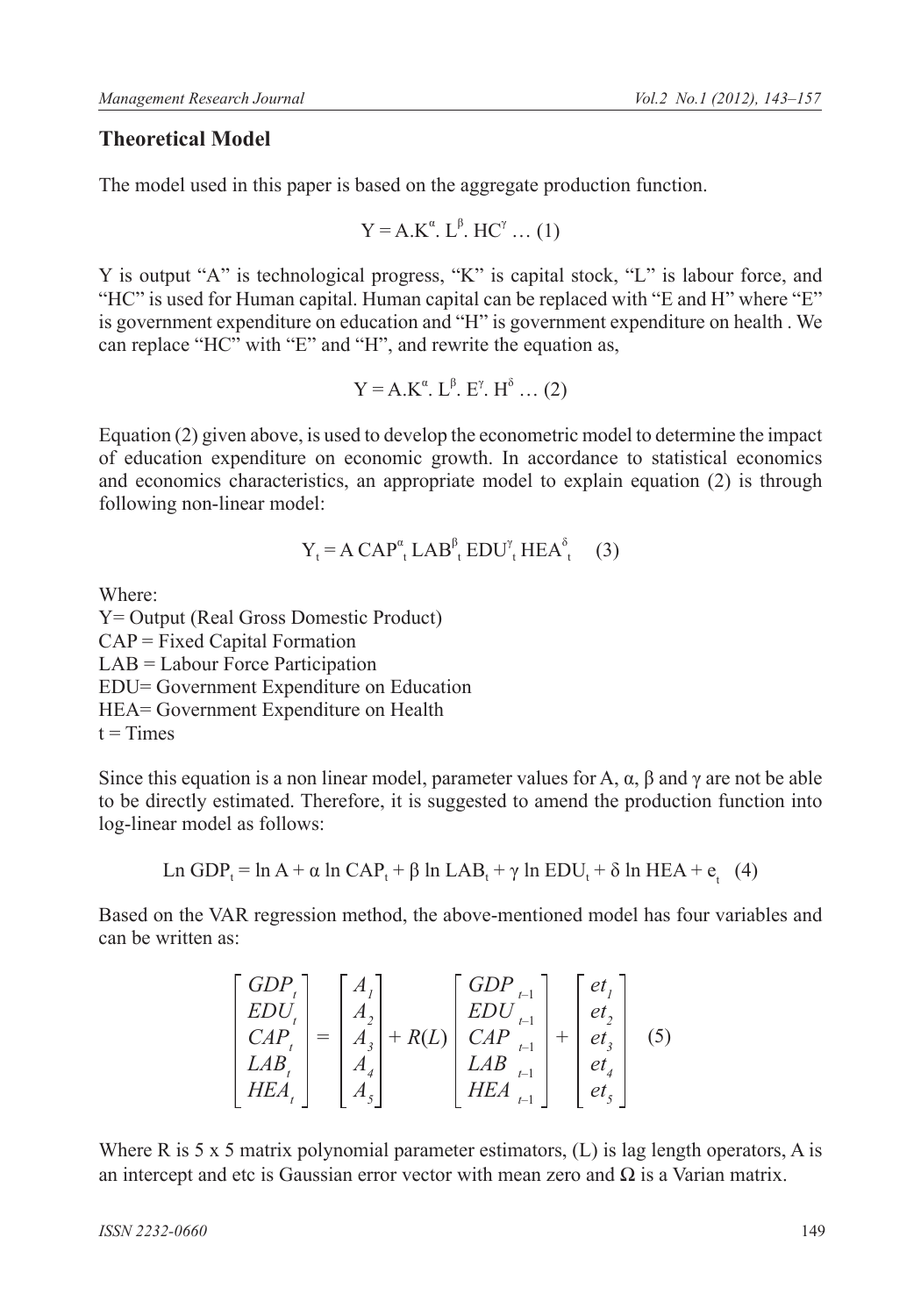# **METHODOLOGY**

To properly specify the VAR model, we followed the standard procedure of time series analyses. First, we applied the commonly used augmented Dickey-Fuller (ADF) and Phillips-Perron (PP) unit root tests to determine the variables' stationarity properties or integration order. Briefly stated, a variable is said to be integrated of order d, written 1(d), if it requires differencing d times to achieve stationarity. Thus, the variable is non-stationary if it is integrated of order 1 or higher. Classification of the variables into stationary and nonstationary variables is crucial since standard statistical procedures can handle only stationary series. Moreover, there also exists a possible long-run co-movement, termed cointegration, among non-stationary variables having the same integration order. Accordingly, in the second step, we implemented a VAR-based approach of cointegration test suggested by Johansen (1988) and Johansen and Juselius (1990). Appropriately, the test provides us with information on whether the variables, particularly measures of economic growth, education and health variables are tied together in the long run. Then the study proceeded with a Granger causality test in the form of vector error correction model (VECM). Granger causality test is performed to identify the existence and nature of the causality relationship between the variables. This is appropriate to identify relationships between variables because multiple causes simultaneously, especially if the variables involved in the created model more than two variables.

# **RESULTS**

Research findings from the aforementioned tests was analysed accordingly which began with unit root test, co integration test and finally with the Vector Error Correction Model.

# **Integration Test**

Integration analysis is carried out to evaluate the degree of stationary for each variable. This analysis is important to avoid spurious regression problem. This study requires the same order of stationary for the time series data because it is a pre-requisite in co-integration analysis and Granger causality version VECM.

Table 3(a) and 3(b) present the results for the unit-root tests using Augmented Dickey-Fuller (ADF) and Phillips-Perron (PP) tests for the order of integration for each variable. For the level of the series, the null hypothesis of the series having unit roots cannot be rejected at even 5% level. However, it is soundly rejected for each differenced series. This implies that the variables are integrated of order I(1).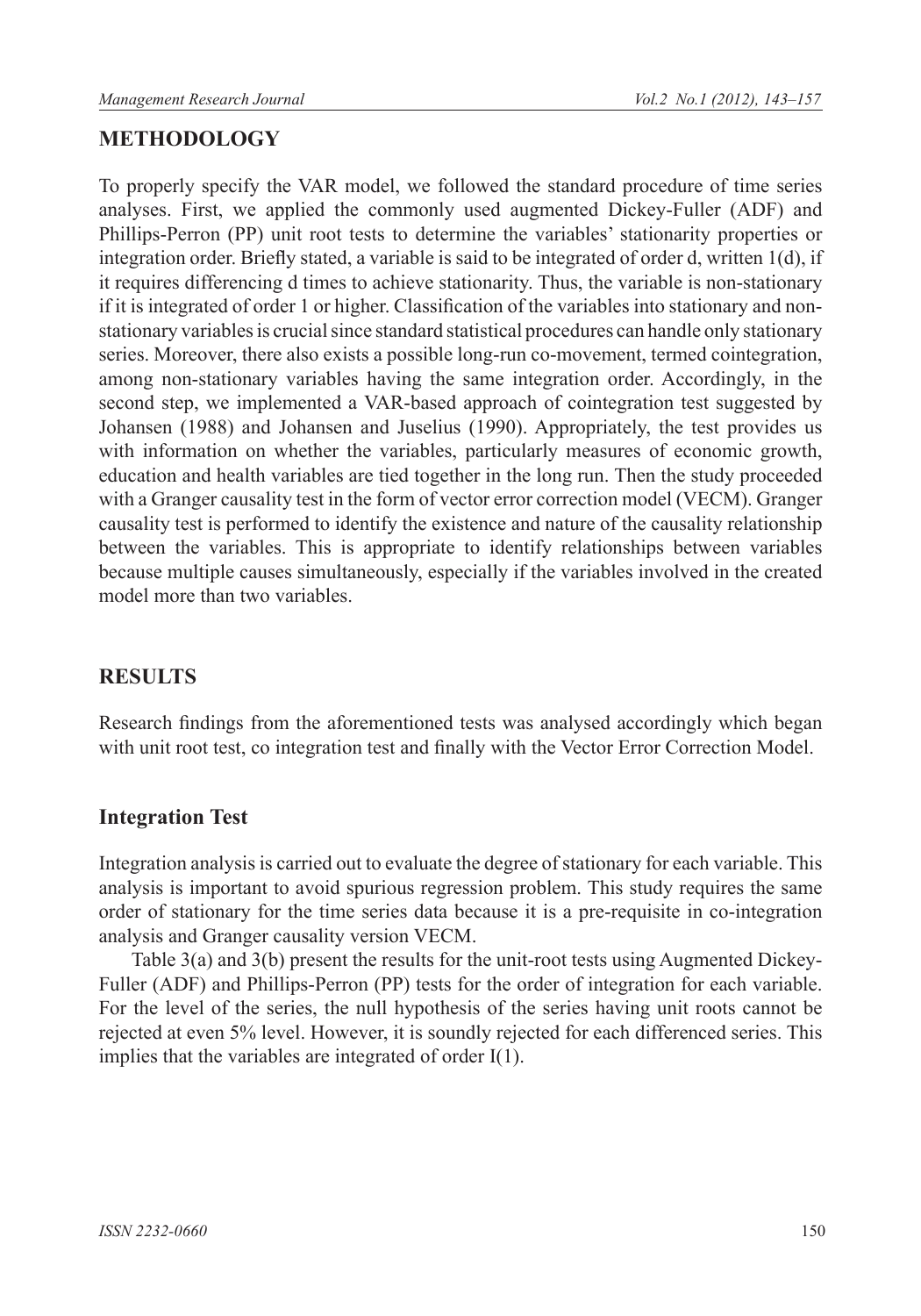| Test         | Augmented Dickey Fuller (ADF) |           |     |                         |          |                         |          |                         |  |
|--------------|-------------------------------|-----------|-----|-------------------------|----------|-------------------------|----------|-------------------------|--|
| Variable     |                               | Level     |     |                         |          | <b>First Difference</b> |          |                         |  |
|              | Lag                           | Intercept | Lag | Trend $\&$<br>Intercept | Lag      | Intercept               | lag      | Trend $\&$<br>Intercept |  |
| <b>LNGDP</b> | $\Omega$                      | $-1.967$  |     | $-2.109$                | $\Omega$ | $-5.807*$               | $\Omega$ | $-6.256*$               |  |
| <b>LNCAP</b> | $\theta$                      | $-1.482$  |     | $-1.731$                |          | $-5.588*$               | $\Omega$ | $-5.679*$               |  |
| <b>LNLAB</b> |                               | $-2.411$  |     | $-2.163$                |          | $-5.138*$               |          | $-5.761*$               |  |
| <b>LNEDU</b> |                               | $-1.508$  | 8   | $-3.435$                |          | $-3.969*$               | 2        | $-4.165**$              |  |
| <b>LNHEA</b> |                               | $-0.364$  |     | $-4.069$                |          | $-6.512*$               |          | $-6.418*$               |  |

**Table 3(a)** Augmented Dickey Fuller (ADF) Unit Root Test

\* Significant at 1% level of confidence.

\*\* Significant at 5% level of confidence

| Test         |     |           |     | Phillip Perron (PP) |     |                         |          |            |  |
|--------------|-----|-----------|-----|---------------------|-----|-------------------------|----------|------------|--|
| Variable     |     | Level     |     |                     |     | <b>First Difference</b> |          |            |  |
|              | Lag | Intercept | Lag | Trend &             | Lag | Intercept               | lag      | Trend $\&$ |  |
|              |     |           |     | Intercept           |     |                         |          | Intercept  |  |
| <b>LNGDP</b> |     | $-2.005$  |     | $-2.114$            | C   | $-5.795*$               |          | $-6.256*$  |  |
| <b>LNCAP</b> |     | $-1.489$  |     | $-1.770$            |     | $-5.588*$               | $\Omega$ | $-5.679*$  |  |
| LNLAB        | 0   | $-1.095$  |     | $-1.803$            |     | $-6.677*$               | 5        | $-7.895*$  |  |
| <b>LNEDU</b> | 6   | $-2.155$  | 6   | $-3.385$            | 6   | $-5.335*$               |          | $-5.579*$  |  |
| <b>LNHEA</b> |     | $-0.774$  |     | $-4.050$            |     | $-11.847*$              | ↑        | $-11.565*$ |  |

**Table 3(b)** Phillip Perron (PP) Unit Root Test

\* Significant at 1% level of confidence.

Based on the Vector Auto-regression, appropriate lag length selection is important in order to assure the research findings reflect real economic situation and importantly the findings are consistent with economic as well as econometric theories (Ibrahim, 2007).

| Lag Length<br>Test | Final Prediction<br>Error (FPE) | Akaike Information<br>Criterion (AIC) | Criterion (SIC) | Schwarz Information Hannan-Quinn Information<br>Criterion (HQ) |
|--------------------|---------------------------------|---------------------------------------|-----------------|----------------------------------------------------------------|
|                    | 3.46E-08                        | $-2.990$                              | $-2.772$        | $-2.913$                                                       |
|                    | $1.13E-11$                      | $-11.030$                             | $-9.724*$       | $-10.569*$                                                     |
|                    | $1.82E - 11$                    | $-10.633$                             | $-8.238$        | $-9.789$                                                       |
|                    | $8.09E-12*$                     | $-11.655*$                            | $-8.172$        | $-10.427$                                                      |

**Table 4** Lag Length Test

Note: \* is a minimum selected lag.

As shown in Table 4, Final Prediction Error (FPE) criterion and Akaike Information Criterion (AIC) suggested that the selected lag length must be lag 3. Meanwhile Schwarz Infromation Criterion (SIC) and Hannan-Quinn Information Criterion (HQ) suggested lag length 1 and must be comply with smallest value for each criterion. Therefore, this research using lag 3 as suggested in Akaike Information Criteria (AIC) and in line with Adam and George (2008) and Yusoff et al (2006). Lag length 3 will be used for cointegration test and vector error correction model (VECM).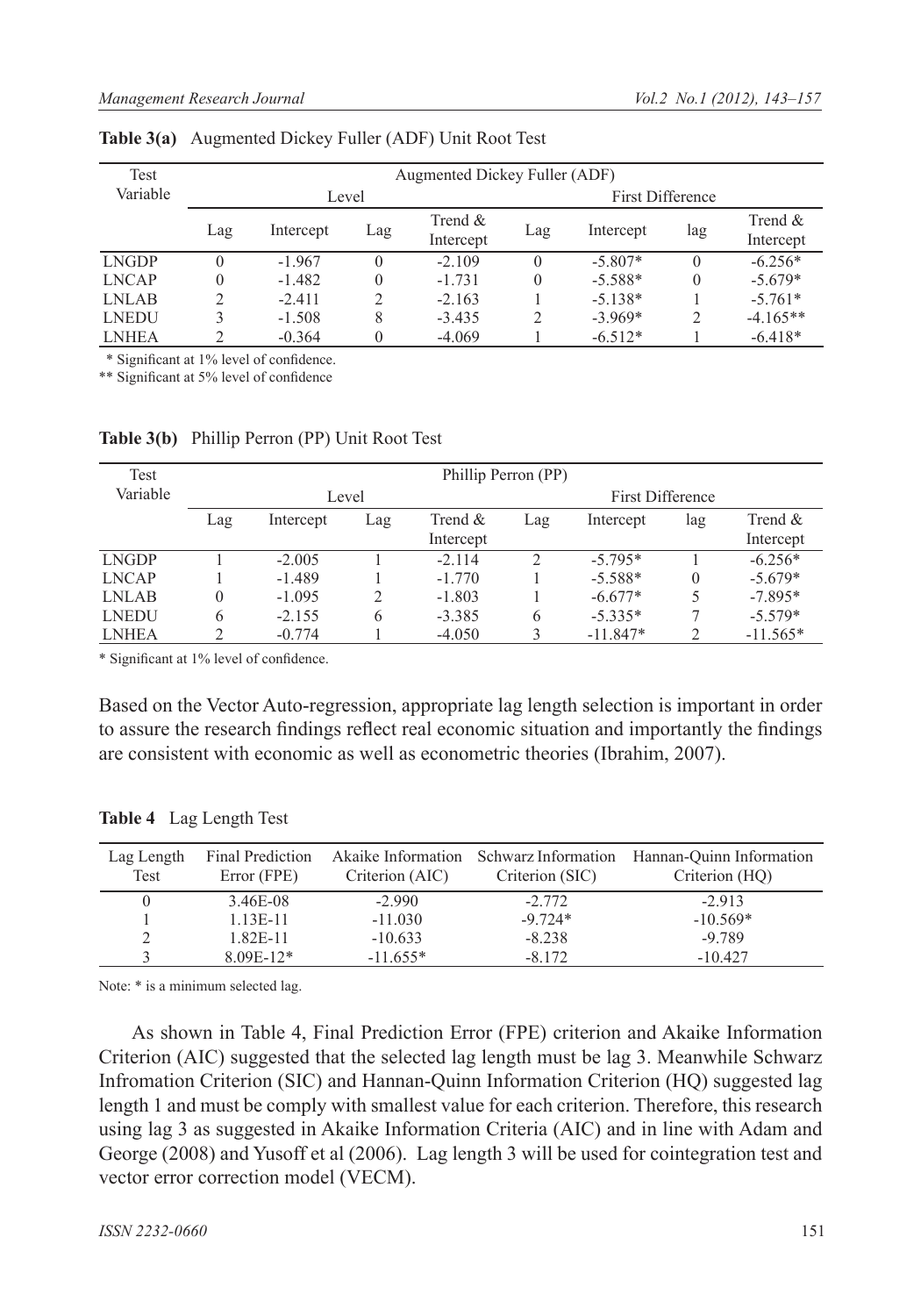# **Cointegration Analysis**

Having established that the variables are stationary and have the same order of integration, we proceeded to test whether they are cointegrated. To achieve this, Johansen Multivariate Cointegration test is employed. The results of the Johansen's Trace and Max Eigenvalue tests are shown in Table 5. At the 5% significance level the Trace test and the Max Eigenvalue test suggested that the variables are cointegrated with  $r = 4$ . Therefore, Cheung and Lai (1993) suggested the rank will be dependent on the Trace test results because Trace test showed more robustness to both skewness and excess kurtosis in the residual, which implied that there are at least 4 cointegration vectors ( $r \leq 3$ ) found in this model.

| Model    | Null<br><b>Hypothesis</b> | Statistical<br>Trace | Critical<br>Value<br>(5%) | Max.<br>Eigen | Critical<br>Value<br>(5%) | Variable     | Long-term<br>Coefficient<br>Elasticity | Results                 |
|----------|---------------------------|----------------------|---------------------------|---------------|---------------------------|--------------|----------------------------------------|-------------------------|
| Lag      | $r \leq 0$                | 150.348*             | 69.818                    | 68.178*       | 33.876                    | <b>LNGDP</b> | 1.000                                  | Statistical             |
| Lengt:   | r < 1                     | 82.170*              | 47.856                    | $42.403*$     | 27.584                    | <b>LNCAP</b> | $-0.129$                               | Trace and               |
| $3^{\#}$ | $r \leq 2$                | 39.766*              | 29.797                    | $21.194*$     | 21.131                    | <b>LNLAB</b> | $-1.677$                               | Maximum<br>Eigen values |
|          | $r \leq 3$                | 18.572*              | 15.494                    | $18.153*$     | 14.264                    | <b>LNEDU</b> | 0.006                                  | showed a four           |
|          | r < 4                     | 0.418                | 3.8414                    | 0.418         | 3.841                     | <b>LNHEA</b> | $-0.345$                               | cointegration           |
|          |                           |                      |                           |               |                           |              | 6.924                                  | vectors.                |

|  | Table 5 Cointegration Test |  |
|--|----------------------------|--|
|--|----------------------------|--|

\* Significant at 5% level of confidence

: Critical level obtained from Osterwald-Lenum (1992)

#: Lag length based on AIC value

These values represent long-term elasticity measures, due to logarithmic transformation of GDP, CAP, LAB and EDU in table 5. Thus the cointegration relationship can be reexpressed as Table 6,

| Dependent Variable | Independent Variables |          |          |              |      |
|--------------------|-----------------------|----------|----------|--------------|------|
| (LNGDP)            | <b>LNCAP</b>          | LNLAB.   | LNEDU    | <b>LNHEA</b> |      |
| Coefficient        | $0.129*$              | $1.677*$ | $-0.006$ | $0.345*$     | 6924 |
| t-value            | 7433                  | 11 346   | $-0.081$ | 6.555        |      |

#### **Table 6** Cointegration Relationship

\* Significant at 1% level of confidence

The long-term equation shows that the GDP values are positively correlated and significant with the CAP variable. This finding is consistent with Ali et. al., (2009) which found that capital has postive relationship with GDP variable in Malaysia. This is due to the readiness of big capital amount that would lead into positive injection in economic growth (Solow, 1957).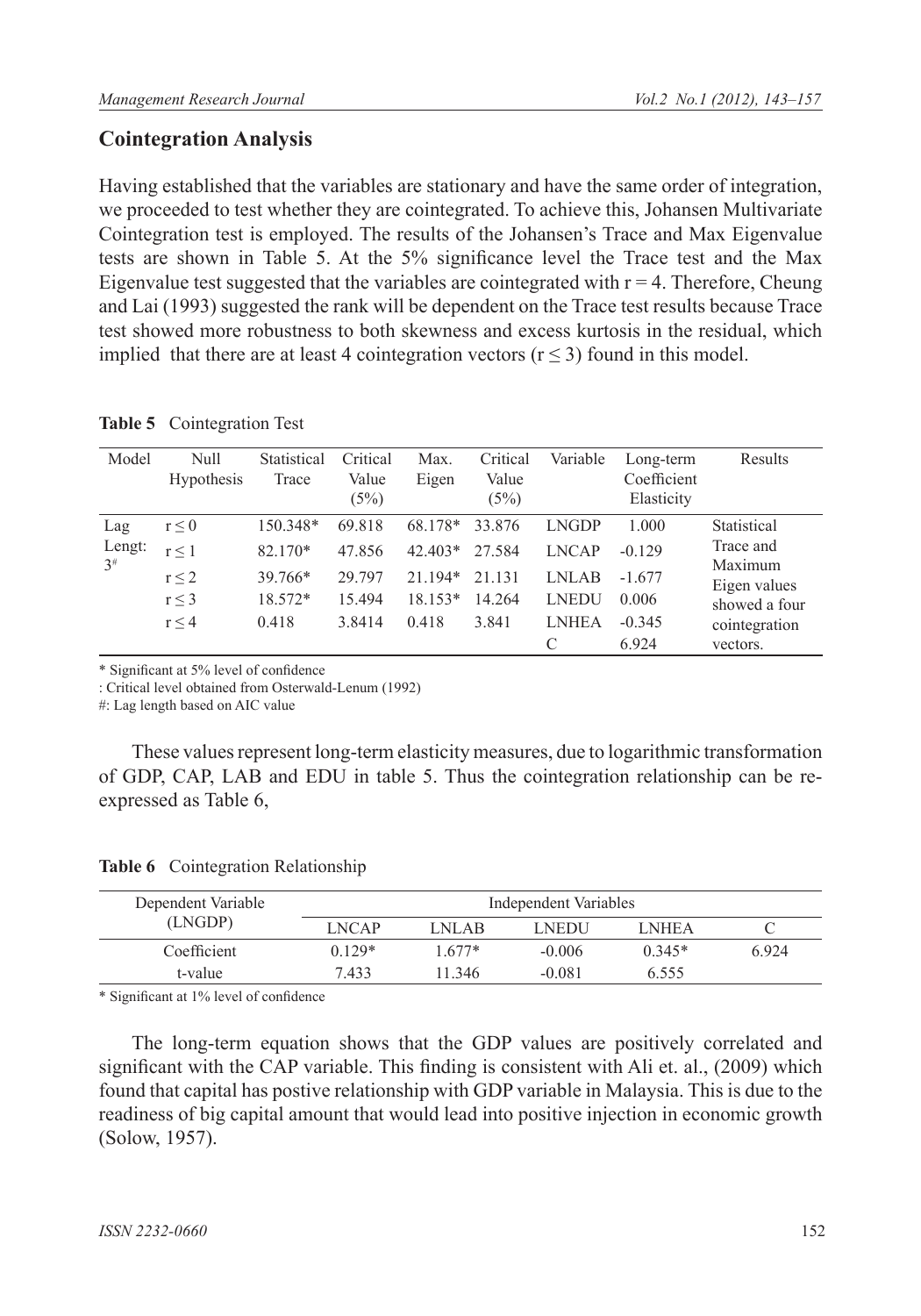In addition, above mentioned long term equation showed that there is a significant and positive relationship between long term labour force and GDP. Findings by Tamang (2011) and Kakar et. al., (2011) also concluded the same trend and acknowledged that labour force is highly affected a country's economic growth. It is also suggested that, the increasing number of labour force would improve efficiency and productivity of an economy. The directional relation between GDP and employment is consistent with other studies such as (Debendictis, 1997) which show similar result in British Columbia and Canada. Indeed, economic situation significantly affect the direction of labour demand.

It is interesting to note that, this research proved that there is negative and not significant relationship between educational expenditure and GDP. This finding is in line with De Meulmester and Rochet (1995)'s study which concluded that the relationship between education and economic growth is not always positive. Moreover, according to Blaug (1970) and Sheehan (1971), investment in education is just merely consumption. This is due to the fact that investment in acquiring knowledge or skills is for the individual interests only and does not contribute to the economic growth. To support this argument, empirical study by Devarajan et. al., (1996) on 43 developing countries showed that excessive government expenditure in education negatively correlated with the countries' economic growth. Some have also argued that education is simply an application and it is not meant to improve economy. Moreover, Blis and Klenow (2000) argued that it was too weak to conclude that education or school achievement significantly contributed to economic growth. This finding is based on their study among the 52 countries between 1960 and 1990.

However, the health variables were found to have a positive relationship with GDP and it is significant. It is consistent with the findings of a study conducted by Pradan (2010) which stated that the health of the population has long-term positive relationship with GDP. This is because healthy individuals are more efficient in the application of knowledge and will produce higher levels of productivity because of the advantages of physical and mental energy (Bloom & Canning, 2000). This finding is also supported by the U.S. and Bakare and Olubokun (2011), Haldar (2008), Brempong and Wilson (2004), and Getzen (2004). Overall, this study proves that spending on health, labor force participation and capital affect economic growth in the long run in Malaysia.

# **Vector Error Correction Model (VECM) Analysis**

With examination of cointegration test, it is found that there is existence of long-term relationship between the variables in the same order of homogeneity. Therefore, error correction term (ECT) was included in order to run vector error correction model. Engle and Granger (1987) and Toda and Phillips (1993) proposed that the error-correction model is a comprehensive method to use in the test of causality when variables are cointegrated. Failure to do this would lead to model misspecification. Therefore, it is suggested to estimate Granger causality test in vector error correction model (VECM). The result is presented in table 7.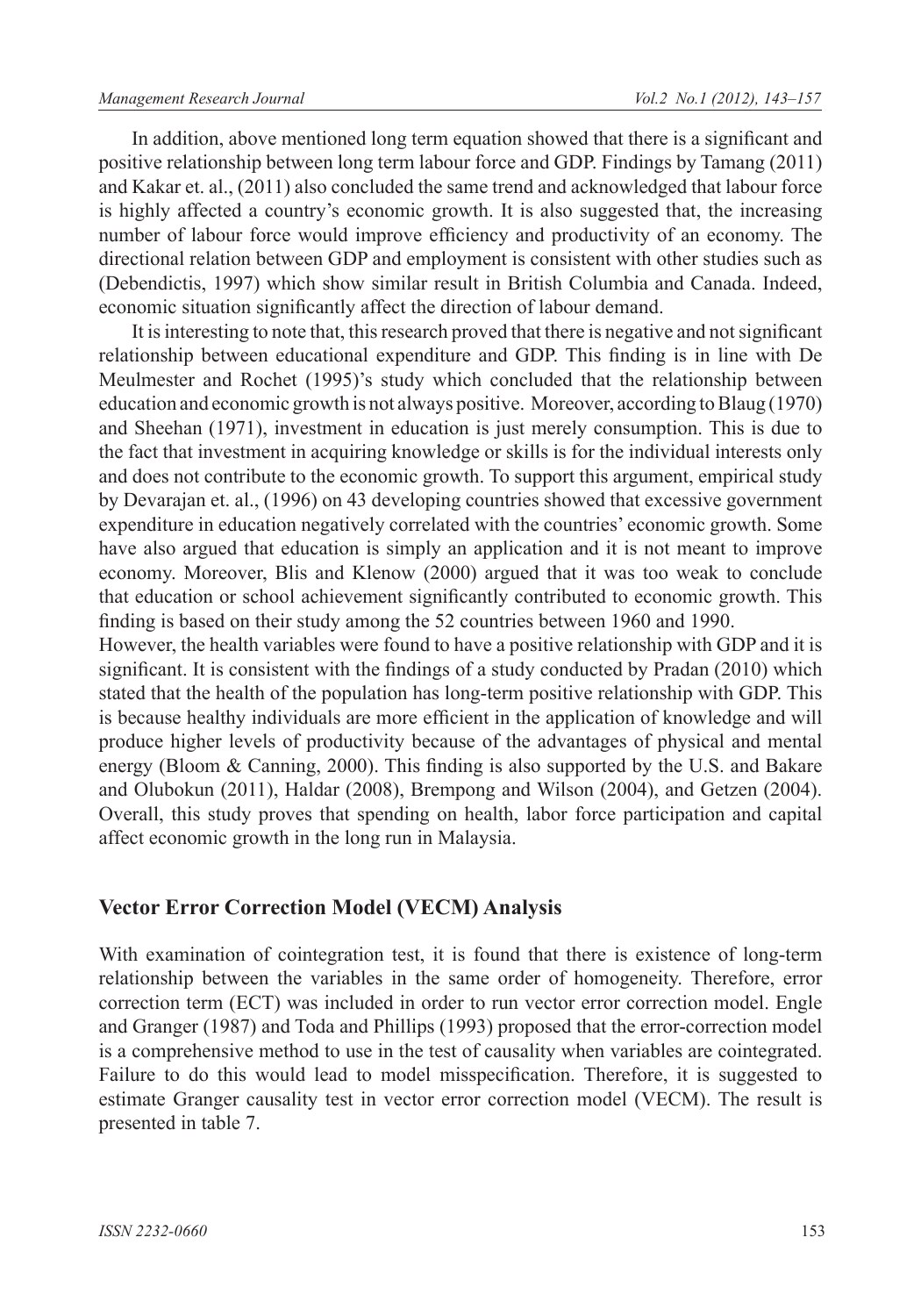| Dependent<br>Variables |                      | t statistic           |                  |                   |                      |                         |
|------------------------|----------------------|-----------------------|------------------|-------------------|----------------------|-------------------------|
|                        | $\triangle$ LNGDP    | A LNCAP               | A LNLAB          | $\triangle$ LNEDU | A LNHEA              | Ect-1                   |
| $\triangle$ LNGDP      |                      | 4.947<br>(0.175)      | 2.865<br>(0.412) | 2.490<br>(0.477)  | 18.808*<br>(0.000)   | $-0.646*$<br>$[-2.107]$ |
| A LNCAP                | $11.401*$<br>(0.009) |                       | 4.711<br>(0.194) | 2.635<br>(0.451)  | $13.343*$<br>(0.003) | $-2.343*$<br>$[-3.347]$ |
| A LNLAB                | 5.538<br>(0.136)     | $6.450***$<br>(0.091) |                  | 2.632<br>(0.451)  | 1.891<br>(0.595)     | 0.329<br>[1.605]        |
| $\triangle$ LNEDU      | 5.189<br>(0.158)     | 2.534<br>(0.469)      | 4.710<br>(0.194) |                   | 4.997<br>(0.172)     | 0.889<br>[1.922]        |
| A LNHEA                | 4.878<br>(0.180)     | 2.639<br>(0.450)      | 3.360<br>(0.339) | 1.683<br>(0.640)  |                      | 0.843<br>[0.750]        |

|  | Table 7 Vector Error Correction Model (VECM) |  |  |  |
|--|----------------------------------------------|--|--|--|
|--|----------------------------------------------|--|--|--|

\* 1% significant level

\*\* 5% significant level

\*\*\* 10% significant level

( ) probability

[ ] t value

Long run Granger causality relationship is identified in ECT-1 value for each variable. Having VECM tested, the result indicates that ECT-1 for the GDP variable is significant and have negative signs implying that the series cannot drift too far apart and convergence is achieved in the long run. This indicates that CAP, LAB and EDU are long run granger causality for the GDP. In other words, GDP variable in the equation is able to correct any deviations in the relationship between GDP growth rate and the explanatory variables. The speed of adjustment of the error-correction term of -0.646 implies that the system corrects its previous level of disequilibrium by 64.6% within one period. Equally, 64.6% of previous year's GDP disequilibrium from the long run will be corrected each year. In addition, ECT-1 value for CAP variable is significant while for LAB, EDU and HEA variables are not significant.

We then conducted a Wald test to investigate short run causal relationship. The result in the Table 7 suggests that health variable (HEA) is the Granger cause for the GDP in the short run. This says that, in the short run GDP will be only affected by health expenditure. While, insignificant coefficient of capital (CAP) labour (LAB) and education (EDU) indicates that these variables are not important for the GDP in the short run. In addition, no variables are the Granger causality for educational expenditure (EDU) and health (HEA) that represent human capital in the short run. For further details, these finding are summarised in Figure 1.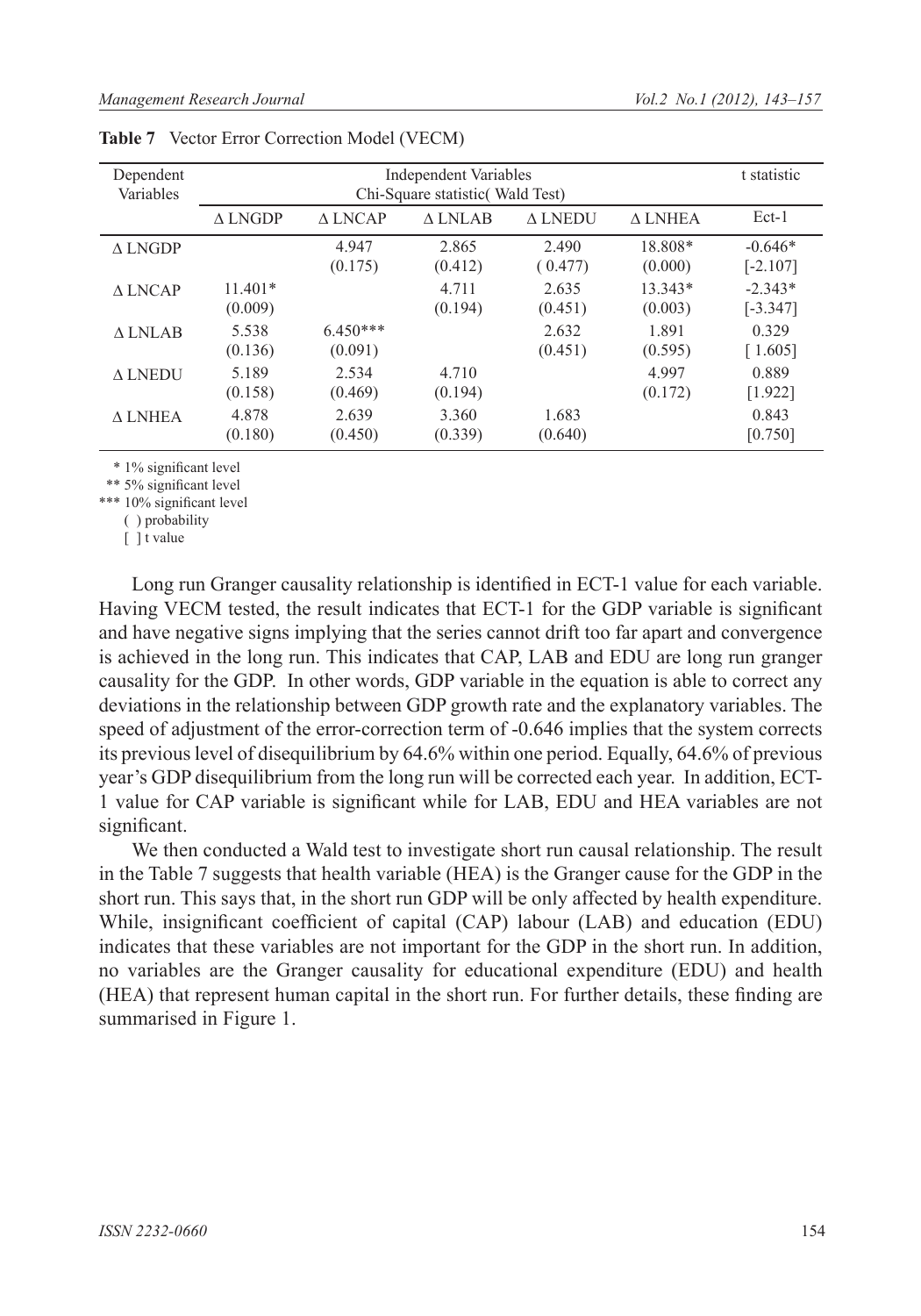

# **CONCLUSION**

This paper investigates the impact of government expenditure on education on economic growth on Malaysia for the period 1970-2010 by using vector auto regression (VAR) method. From the analysis above, it can be concluded that the GDP has a positive long run relationship with the fixed capital formation (CAP), labour force participation (LAB) and government expenditure on health (HEA). All these showed a significant relationship. The results confirmed that capital, labour and health have a long run relationship of economic growth. Better standards of health improve the efficiency and productivity of labour force and affect the economic development in the long run. Furthermore, in the short-run, health variable granger caused economic growth but not vice verse. This implies that investment in education is just a consumption rather than to enhance the national economy. Therefore, the government should increase the expenditure on health sector in order to improve the economy's growth performance.

### **REFERENCES**

Afzal, M., Farook, M.S., Ahmed, H.K., Begum, I. & Quddus, M.A. (2010). 'Relationship between school education and economic growth in Pakistan: ARDL Bounds Testing Approach to Cointegration', *Pakistan Economic and Social Review*, 48(1), 39–60.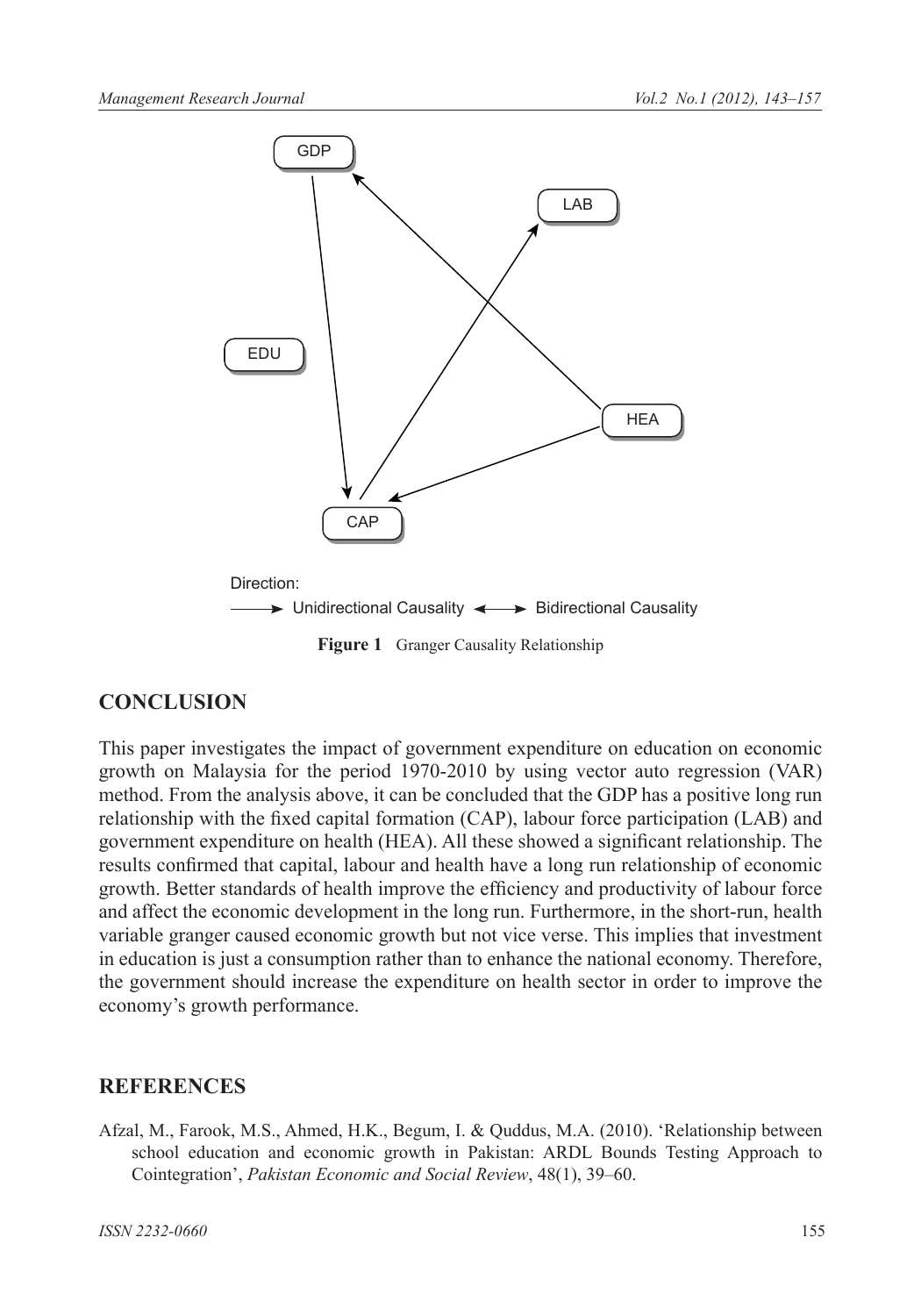- Bakare A.S & Olubokun, S. (2011). Health care expenditure and economic growth in nigeria: an empirical study. Department of Economics, Adekunle Ajasin University. J*ournal of Emerging Trends in Economics and Management Sciences* (JETEMS), 2 (2), 83‒87.
- Baldacci, E.B. (2004). The impact of poor health on total factor productivity. *The Journal of Development Studies*, 42 (6), 918‒938.
- Baldacci, E., Clements, B., Gupta, S., & Cui, Q. (2008). Social spending, human capital, and growth in developing countries. *World Development*, 36(8), 1317-1341.
- Becker, G.S. (1964). *Human capital. A theoretical and empirical analysis, with special reference to education*. New York: National Bureau of Economic Research. Columbia University Press.
- Bils, M. & Klenow (2000). 'Does Schooling Cause Growth?', *American Economic Review*, 90, 1160‒1183.
- Blaug, M. (1970). *An introduction to the economics of education*. London: Allen Lane The Penguin Books.
- Bloom, D. E. & Canning, D. (2000). *The health and wealth of nations*. Science, 287, 1207–8.
- Debenedicts, L.F. (1997). A vector autoregressive model of the British Columbia. *Applied Economics*, 29(7), 877-888.
- De Meulmeester, J.C. & Rochet, D (1995). A causality analysis of the link between higher education and economic development. *Economics of Education Review*, 144(4), 351-361.
- Devarajan, S. Swaroop V., & Zou H. (1996). The composition of public expenditure and economic growth. *Journal of Monetary Economics*, 37, 313‒344.
- Duggal, R. (2007). *Healthcare in India : changing the financing strategy, social policy and administration*, 41, 386-94.
- Eberstadt, N. & Groth, H. (2007). Healthy old Europe. International Herald Tribune. Retrieved March 2, 2012 from http://www.iht.com/bin/print.php?id=5356041.
- Engle, R. F. & C. Granger, W.J. (1987). Cointegration and error correction: representation, estimation and testing. *Econometrica*, 55, 251–276.
- Gyimah-Brempong, K., & Wilson, M. (2004). Health human capital and economic growth in Sub-Saharan African and OECD countries. *The Quarterly Review of Economics and Finance*, 296– 320.
- Haldar S.K & Mallik G. (2010). Does Human Capital Cause Economic Growth? A Case Study of India. *International Journal of Economic Sciences and Applied Research*, 3(1), 7‒25.
- Ibrahim, M. (2007). The Role of Financial Sector in Economic Development: The Malaysian Case. *International Review of Economics*, 5(4), 463‒483.
- Jamison, D. T., Lau, L. J., & Wang, J. (2003). Health's contribution to economic growth in an environment of partially endogenous technical progress. *Disease Control Priorities Project Working Paper No. 10*.
- Johansen, S. (1988). Statistical Analysis of Co-Integration Vectors. *Journal of Economic Dynamics and Control*, 12, 231‒254.
- Johansen, S & K. Juselius (1990). Maximum Likelihood Estimation and Inferences on Cointegration With Application to The Demand For Money. *Oxford Bulletin of Economics and Statistics*, 52, 169‒210.
- Jung, H.S. & Thorbecke, E. (2003). The Impact of Public Education Expenditure on Human Capital, Growth, and Poverty in Tanzania and Zambia: A General Equilibrium Approach, *Journal of Policy Modeling*, 25(8), 701‒725.
- Kakar, Z. K, Khilji, B. A & Khan, M. J. (2011). Relationship Between Education And Economic Growth In Pakistan: A Time Series Analysis. *Journal of International Academic Research*,  $11(1), 27-32.$
- Lin, T.C.(2003). Education, Technical Progress, And Economic Growth: The Case Of Taiwan.